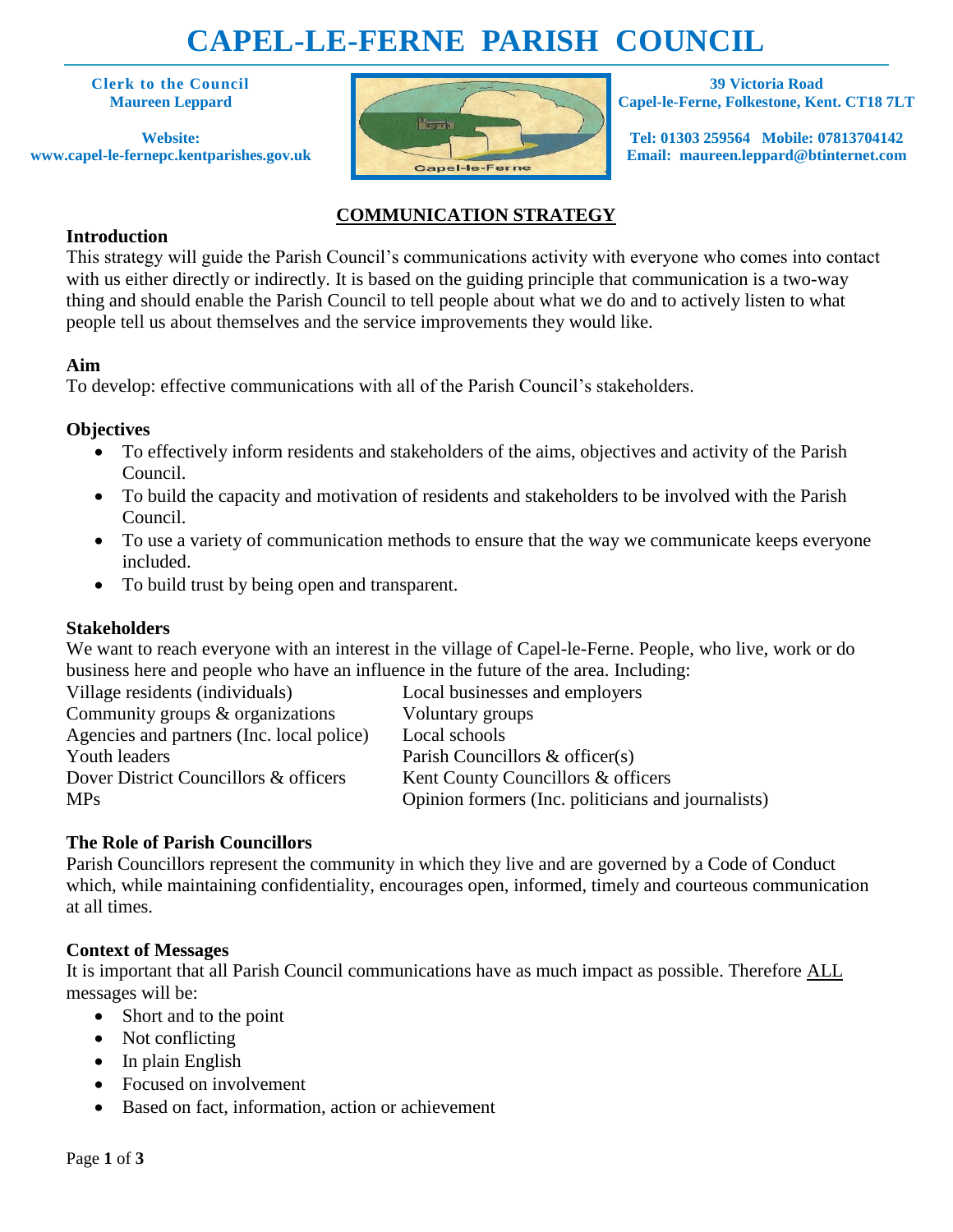To avoid dilution or contradiction, the following key points will underpin all Parish Council communications:

- Capel-le-Ferne Parish Council CAN and DOES make a difference
- The Parish Council WANTS to hear the opinion of others
- Let us WORK TOGETHER for a better future for Cape-le-Ferne the Parish Council need the help and support of the community and our partners to make improvements where they are needed
- Let us CELEBRATE what has already happened positive messages focusing on what's good about living or working in the village

#### **Methods**

The Parish Council will use a variety of methods based on what reaches people most effectively and has most credibility. This includes:

| <b>Parish Councillors contact</b>    | Published monthly                                             |
|--------------------------------------|---------------------------------------------------------------|
| details                              |                                                               |
| <b>Parish Council website</b>        | http://www.capel-le-fernepc.kentparishes.gov.uk/              |
|                                      |                                                               |
| <b>Parish Council Social network</b> | Post notifications and consultations on Facebook              |
| <b>Parish Council notice board</b>   | Located in the village and updated regularly $-$ (Outside     |
|                                      | Village Hall and Amin's Store, New Dover Road).               |
| <b>Parish Council meetings</b>       | All meetings (including committees) open to the public and    |
|                                      | press. (public to be excluded for confidential matters)       |
| <b>Parish Council agendas and</b>    | Available to all either electronically or in hard copy on     |
| minutes                              | request to Parish Clerk                                       |
| <b>Parish Council forum</b>          | Monthly open session for residents to meet Parish             |
|                                      | Councillor's informally                                       |
| Parish magazine                      | Monthly article highlighting current activities and contact   |
|                                      | details available on-line                                     |
|                                      | http://www.capel-le-                                          |
|                                      | fernepc.kentparishes.gov.uk/default.cfm?pid=1879              |
|                                      |                                                               |
| <b>Parish clerk</b>                  | Open to enquiries from the public within office hours         |
|                                      |                                                               |
| <b>Press releases</b>                | To local media on significant points of interest/achievement, |
|                                      | managed by clerk                                              |
|                                      |                                                               |
| Parish Councillors' visiting &       | Commitment to regular involvement with local groups,          |
| networking                           | organisations.                                                |
| <b>Community events</b>              | To attend or host community events seeking to hear            |
|                                      | resident's views on specific issues or developments           |
| Correspondence (general)             | To a corporate style/standard to include letters and mail-    |
|                                      | shots                                                         |

Letters to all residents have been considered. Postage could be met from the precept; however the practicality of printing, folding, putting in envelopes and addressing is beyond the current resources of the Council. After due consideration and with regret is deemed impractical.